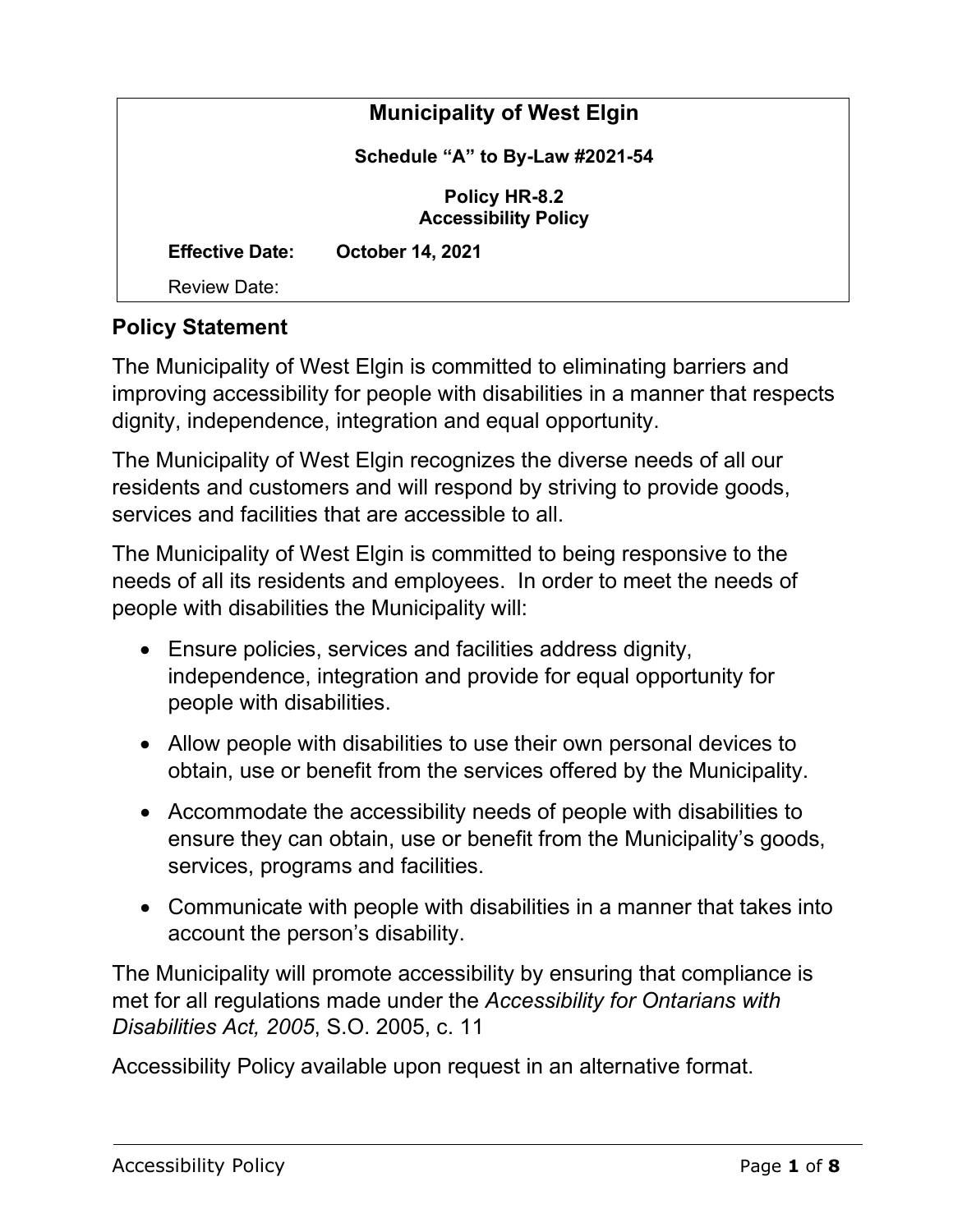#### **Definitions**

Disability: as defined by the *Ontario Human Rights Code*, R.S.O. 1990, c. H. 19

Service Animal: For the purposes of this policy, an animal is a service animal for a person with a disability if:

- 1) the animal can be readily identified as one that is being used by the person for reasons relating to the person's disability, as a result of visual indicators such as the vest or harness worn by the animal; or
- 2) the person provides documentation from one of the following regulated health professionals confirming that the person requires the animal for reasons relating to the disability:
	- i. A member of the College of Audiologists and Speech-Language Pathologists of Ontario.
	- ii. A member of the College of Chiropractors of Ontario.
	- iii. A member of the College of Nurses of Ontario.
	- iv. A member of the College of Occupational Therapists of Ontario.
	- v. A member of the College of Optometrists of Ontario.
	- vi. A member of the College of Physicians and Surgeons of Ontario.
	- vii. A member of the College of Physiotherapists of Ontario.
	- viii. A member of the College of Psychologists of Ontario.
	- ix. A member of the College of Registered Psychotherapists and Registered Mental Health Therapists of Ontario

Guide Dog: a guide dog as defined in the *Blind Persons' Right Act,* R.S.O. 1990, c. B.7

For all other definitions, refer to the *Integrated Accessibility Standard Regulation* (O. Reg 191/11). This regulation will be referred to as the "IASR" for the remainder of this policy.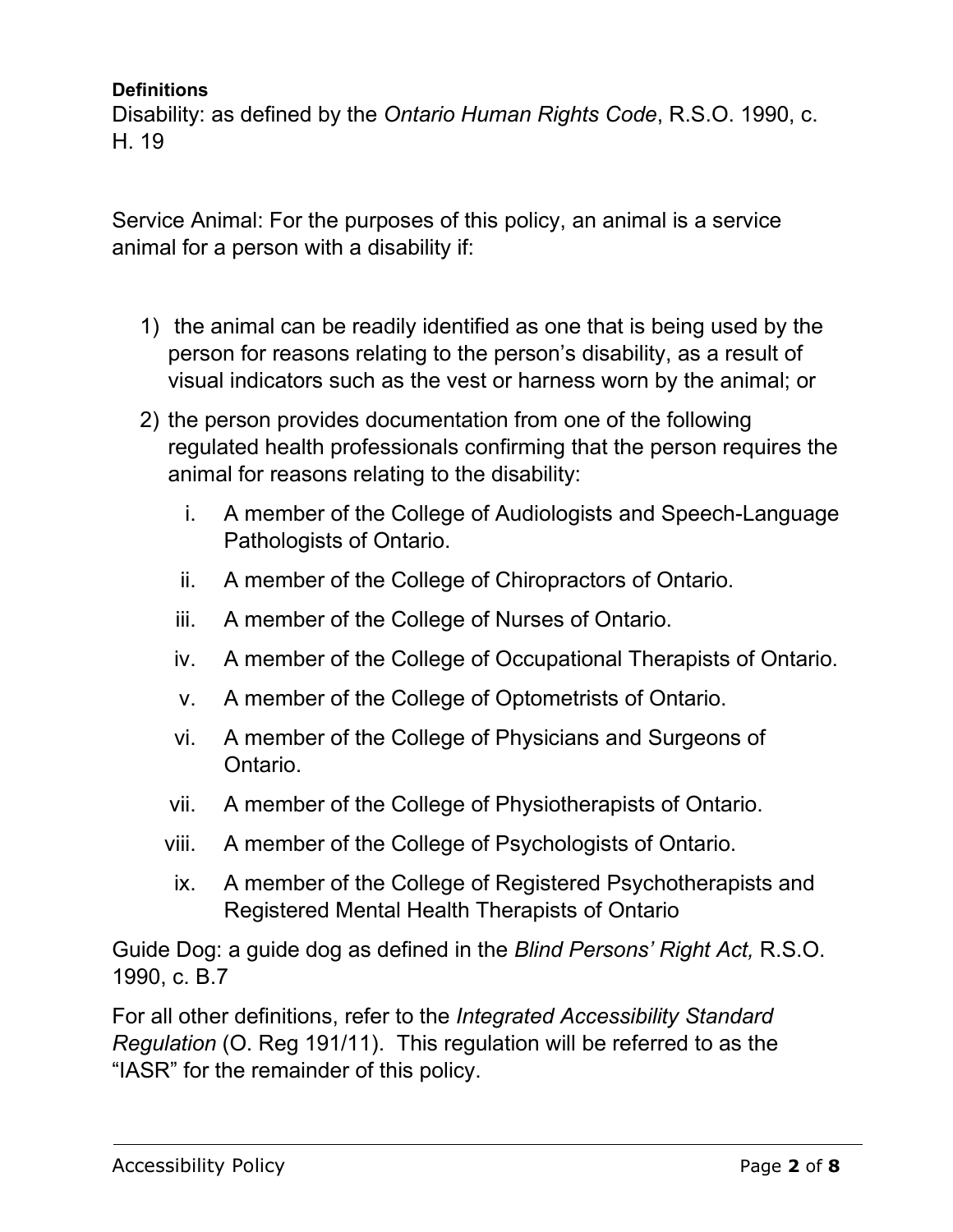## **Accessibility Planning**

The Municipality, in conjunction with the County of Elgin will establish, implement, maintain and document a joint multi-year accessibility plan, which will outline the Municipality's strategy to prevent and remove barriers and meet the requirements under the Integrated Accessibility Standard Regulation (O. Reg 191/11)

The Municipality will establish and implement a multi-year accessibility plan in consultation with people with disabilities and the Joint Accessibility Advisory Committee.

The plan will be posted on the Municipality's website, and will be available in an accessible format upon request. The plan will be updated at least once every five years.

An annual status report will be prepared outlining the progress taken to implement the strategy of the plan. The status report will be posted on the Municipality's website.

### **Procurement**

The Municipality will incorporate accessibility design, criteria and features when purchasing or acquiring goods, services or facilities, except where it is not practicable to do so.

Should the Municipality determine that it is not practicable to incorporate accessibility design, criteria and features when purchasing or acquiring goods, services or facilities, it will provide an explanation upon request.

### **Feedback**

The Municipality will accept feedback from members of the public relating to the provision of accessible goods, services or facilities to people with disabilities. The Municipality will ensure that the feedback process is accessible to people with disabilities by providing, or arranging for the provision of accessible formats and communication supports, upon request.

The Municipality will develop procedures that specify the actions that will be taken if a complaint is received about the manner in which it provides goods, services or facilities to people with disabilities.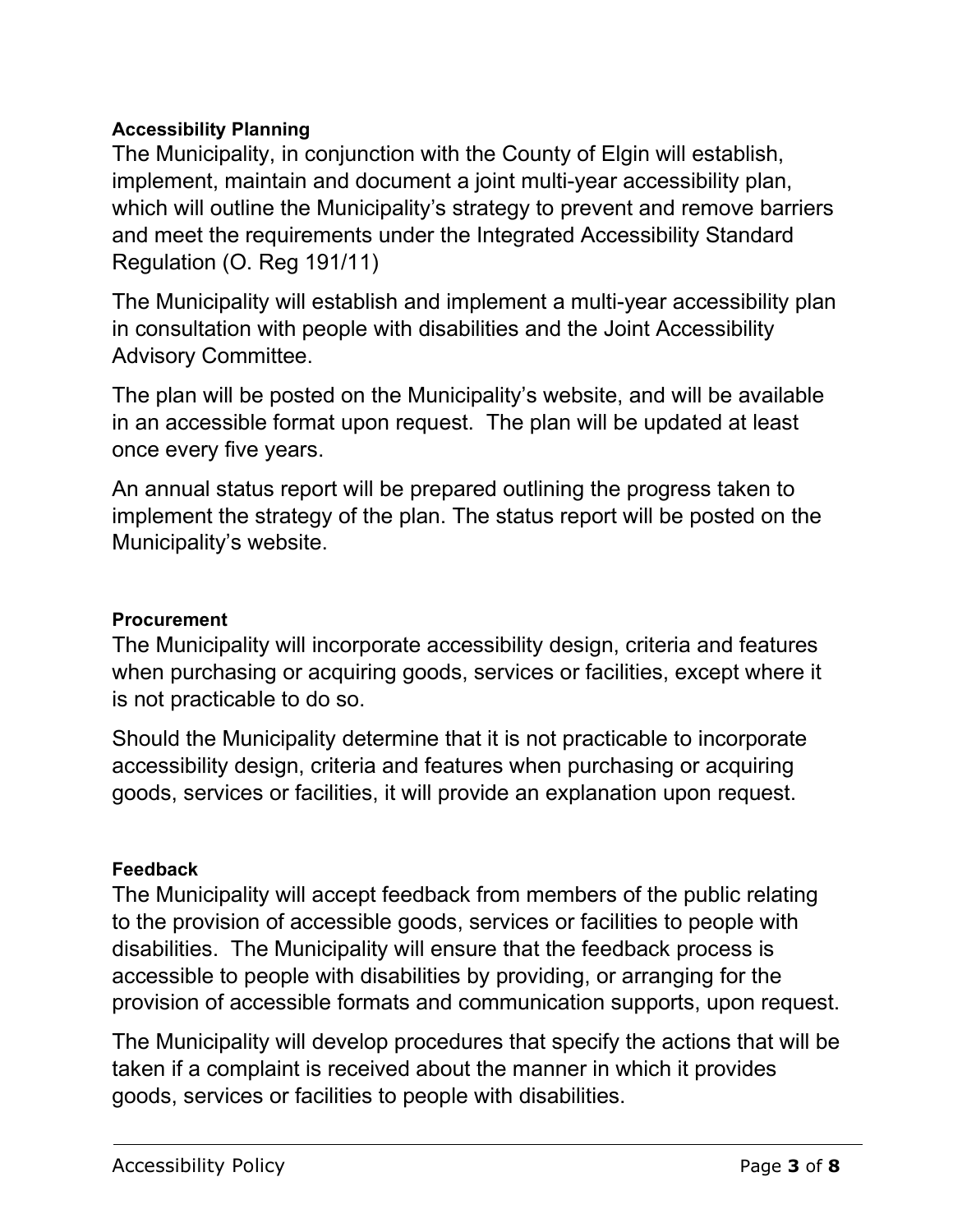The Municipality will notify the public about the availability of accessible formats and communications supports with respect to the feedback process. Information regarding the feedback process will be posted on the Municipality's website. Individuals can request this information by contacting the Municipality.

In accordance with section 11 of the *"IASR"* when seeking feedback from the public, the County will provide accessible formats and/or communication supports to members of the public upon request.

## **Emergency Procedures, Plans and Public Safety Information**

The Municipality will provide emergency procedures, plans and public safety information in an accessible format or with appropriate communication supports, as soon as practicable, upon request.

### **Design of Public Spaces**

The Municipality will comply with the requirements found in Part IV.1 of the *"IASR"* where applicable, in relation to public spaces.

### **Training**

The Municipality will provide training to:

- All people who are an employee of, or a volunteer with the organization
- All people who participate in developing the organizations policies; and
- All other people who provide goods, services or facilities on behalf of the organization

The training will include:

- An overview of the *Ontario Human Rights Code*
- A review of the *Accessibility for Ontarians with Disabilities Act, 2005*
- A review of the *Integrated Accessibility Standards Regulation* (O. Reg 191/11)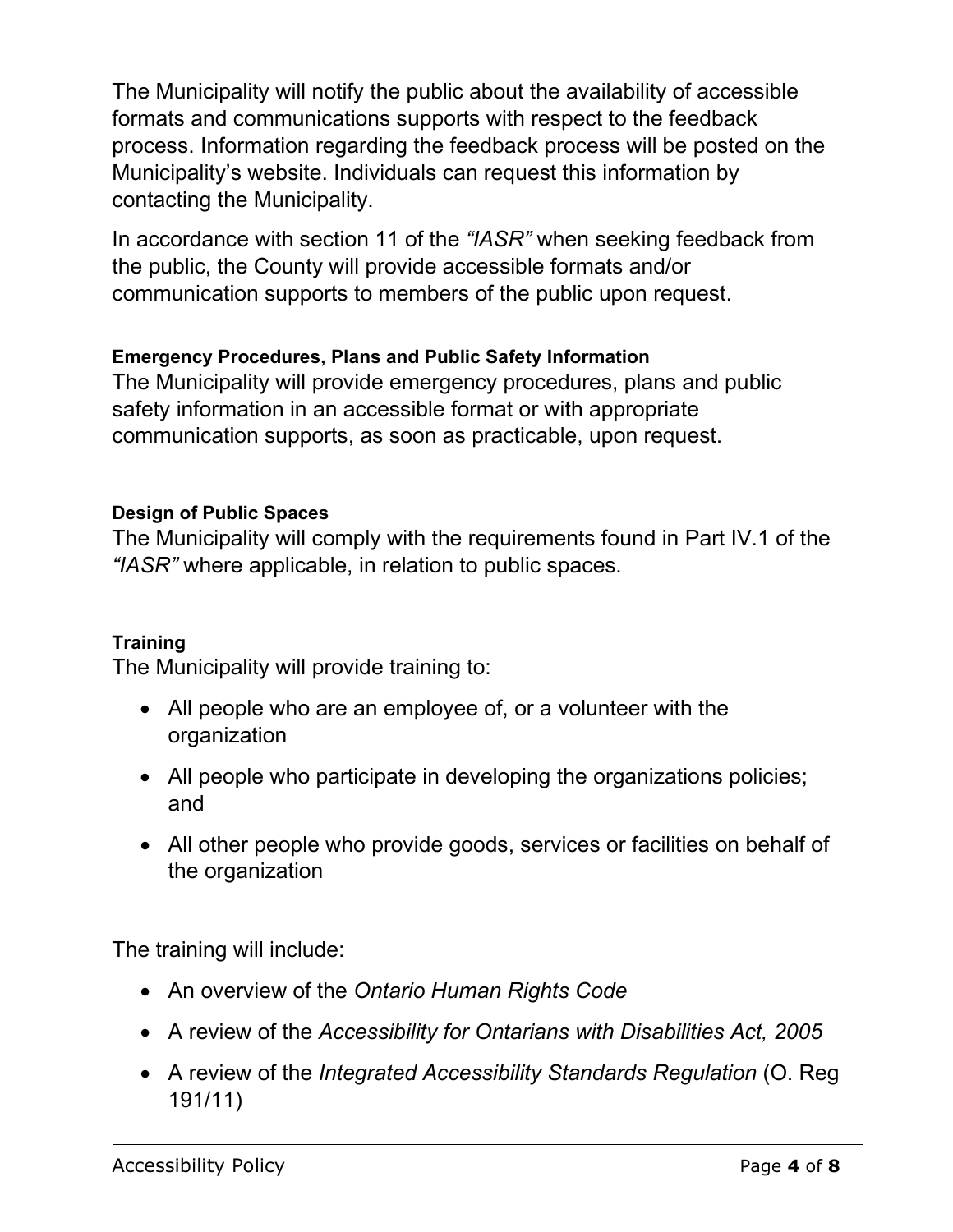- Specific review of *"IASR"* requirements, based on the duties associated with the employee.
- How to interact and communicate with people with various types of disabilities
- How to interact with people with disabilities who use an assistive device or require the assistance of a guide dog or other service animal or the assistance of a support person.
- How to use equipment or devices available on the Municipality's premises or otherwise provided by the Municipality that may help with the provision of goods, services or facilities to a person with a disability.
- What to do if a person with a disability is having difficulty accessing the Municipality's goods, services or facilities.

The training will be appropriate to the duties of the employees, volunteers and other people. Employees will be trained as soon as practicable. Training will be provided to the aforementioned individuals with respect to any policy changes on an ongoing basis. Training records will be kept in accordance with the *"IASR".* 

# **Accessible Formats and Communication Supports/Format of Documents**

The Municipality will provide alternate formats of information and communications that are produced by, or in direct control of the Municipality. This does not apply to information that the Municipality does not control directly or indirectly through a contractual relationship.

This will be done upon request, in a timely manner that takes into account the persons accessibility needs due to disability and at a cost that is no more than the cost charged for the original format.

The public will be notified of the availability of accessible formats and communications supports.

When it is not practicable to provide an alternate format, the Municipality will provide an explanation and a summary of the document in an accessible format.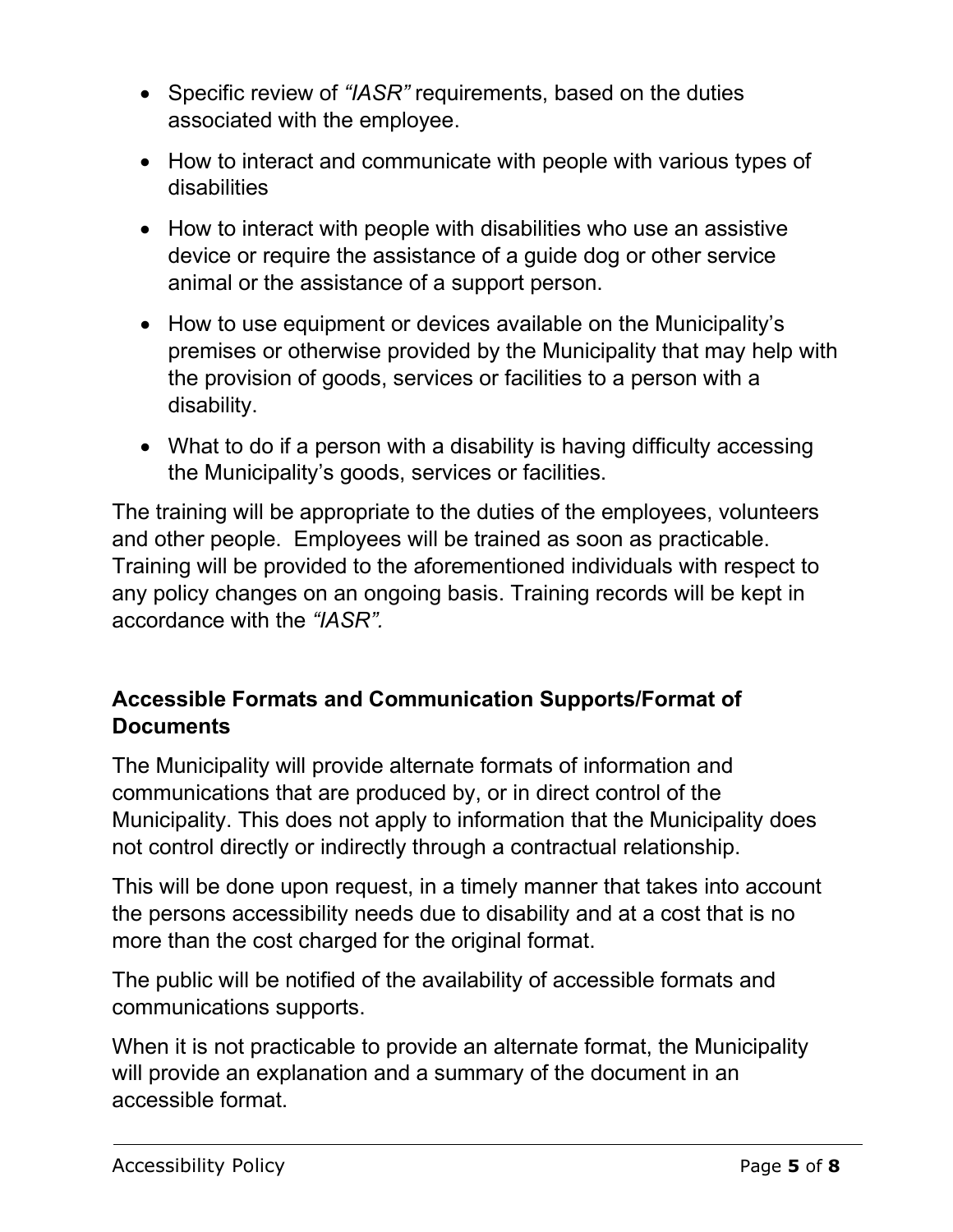The Municipality will provide communication supports to members of the public upon request.

If the Municipality is unable to obtain the requested communication support, the Municipality will consult with the individual to determine an appropriate alternative method of communication.

The Municipality will consult with the individual making the request to determine the suitability of an accessible format or communication support.

## **Assistive Devices**

The Municipality will allow people with disabilities to use their own personal assistive devices to obtain goods, services or facilities offered by the Municipality.

If a person with a disability is unable to access a good, service or facility through the use of their own personal assistive device, the Municipality will consult with the individual to determine an alternate means.

### **Service Animals**

The Municipality will ensure that an individual accompanied by a service animal is permitted to enter the premises with the animal and to keep the animal with the individual, unless the animal is otherwise excluded by law from the premises.

If a service animal is excluded by law from the premises, the Municipality will ensure that other measures are available to ensure a person with a disability is able to obtain, use or benefit from the Municipality's goods, services or facilities.

The individual with the service animal is responsible for the care and control of their service animal at all times, while on the Municipality's premises.

### **Support Person**

The Municipality will allow people with disabilities to be accompanied by a support person in all Municipally-owned and operated public facilities. The Municipality reserves the right to request a person with a disability to be accompanied by a support person when on the premises, but only if, after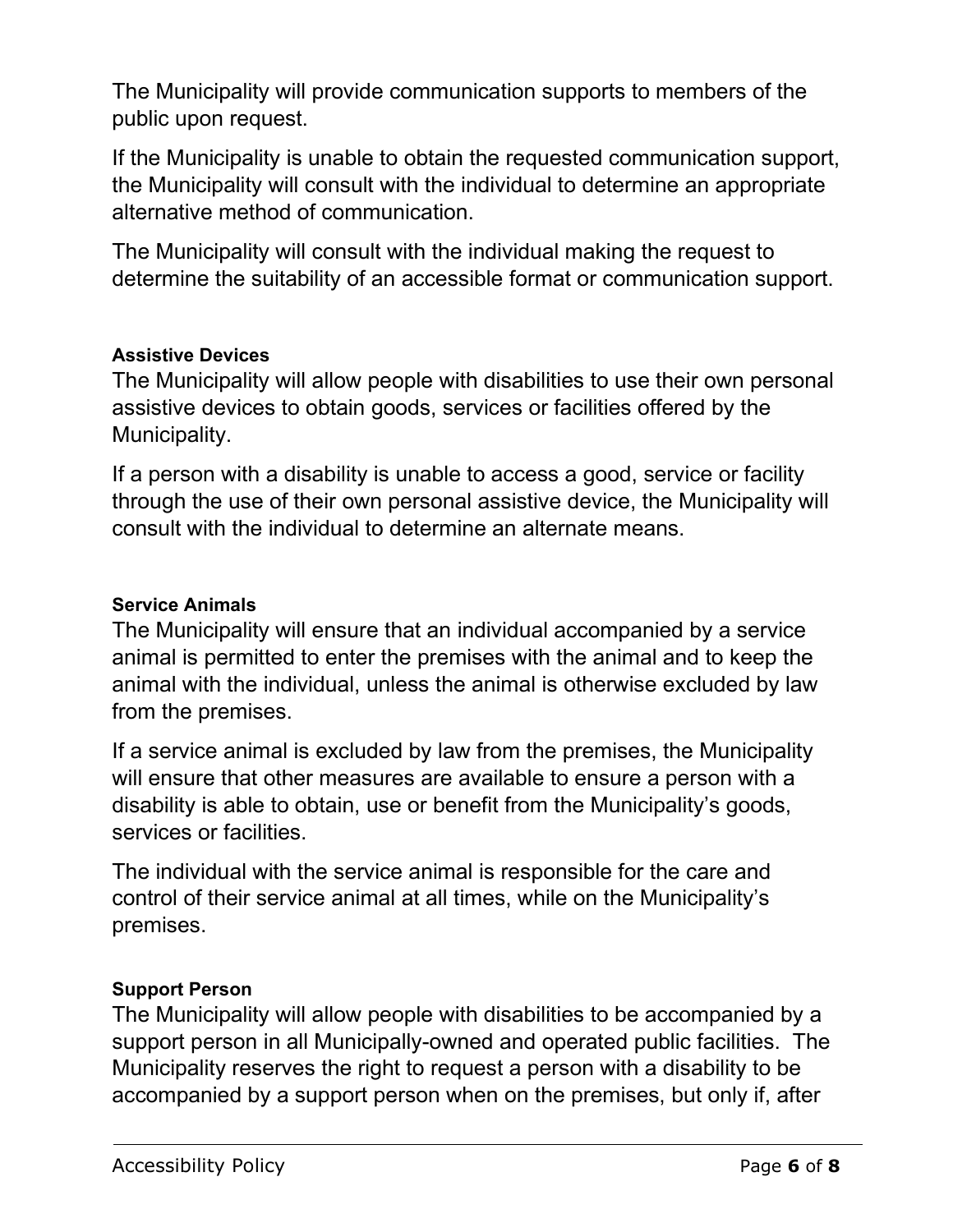consulting with the person with a disability and considers the available evidence, the Municipality determines that:

- A support person is necessary to protect the health or safety of the person with a disability or the health or safety of others on the premises; and
- There is no other reasonable way to protect the health or safety of the person with a disability and the health or safety of others on the premises.

Admission fees will be waived for support persons who accompany a person with a disability.

## **Temporary Service Disruptions**

If a temporary service disruption is planned the Municipality will give the public notice of the disruption.

Notice of the disruption will include: the reason for the disruption, its anticipated duration and a description of alternative facilities or services, if any that are available.

Procedures for specific service disruptions will be developed, and a copy of the procedures will be available to individuals upon request.

Notice will be given by posting the information in a conspicuous place as well as by posting the information on the Municipality's website.

#### **Website and Web Content**

In accordance with the "IASR", the Municipality will ensure that websites and web content are created in a manner keeping with the expectations of the Web Content Accessibility Guidelines 2.0 (WCAG). The Municipality is currently creating websites and web content in accordance with WCAG 2.0, level AA as of January 1, 2021. If an individual is having difficulty accessing any Municipally owned or operated website, or content found on said websites, they can contact the Municipality.

Web Content:

Accessible web content is being produced in the following ways:

In-house: Staff receive training that ensures PDF documents are created in accordance with WCAG 2.0 AA